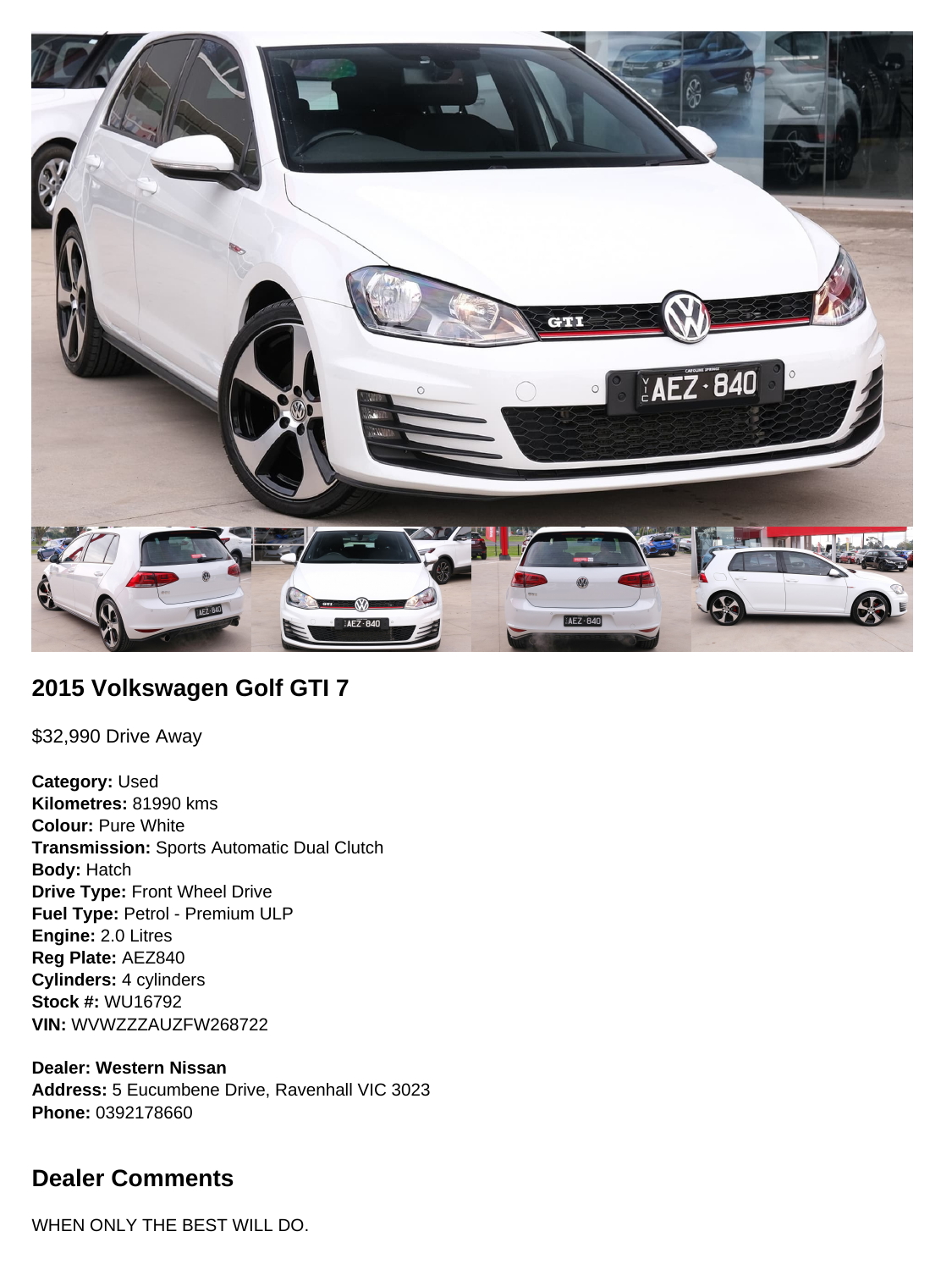#### OUR POWERHOUSE POCKET ROCKET HAS BEEN MAINTAINED TO THE HIGHEST OF STANDARDS BY PREVIOUS OWNER . ROADWORTHY CERTIFIED , DETAILED AND READY FOR IMMEDIATE DELIVERY.

DO NOT MISS IT.

#### SO CALL NOW TO ARRANGE TEST DRIVE AND FINANCE PRE-APPROVAL.

#### WE ARE A NISSAN DEALERSHIP LOCATED 25MIN NORTH WEST OF THE CBD

• We are NOW OPEN for test drives and vehicle inspections, make your appointment now. LOOK, SEE, TEST DRIVE and Buy with confidence and safety, we are also a "CLICK and COLLECT' Licenced Company that offers FREE Transport delivery to your door anywhere in Melbourne. We still offer easy contactless methods for vehicle purchases, trade-ins and on-line free finance score and repayment obligation free. Great prices and deals at our Dealership or deal direct with on-line sales. All cars come with the VACC Guarantee for title, and a Road Worthy Certificate including oil and filter replacement. Contact us now...

\* If the price does not contain the notation that it is "Drive Away No More to Pay", the price may not include additional costs, such as stamp duty and other government charges. Please confirm price and features with the seller of the vehicle.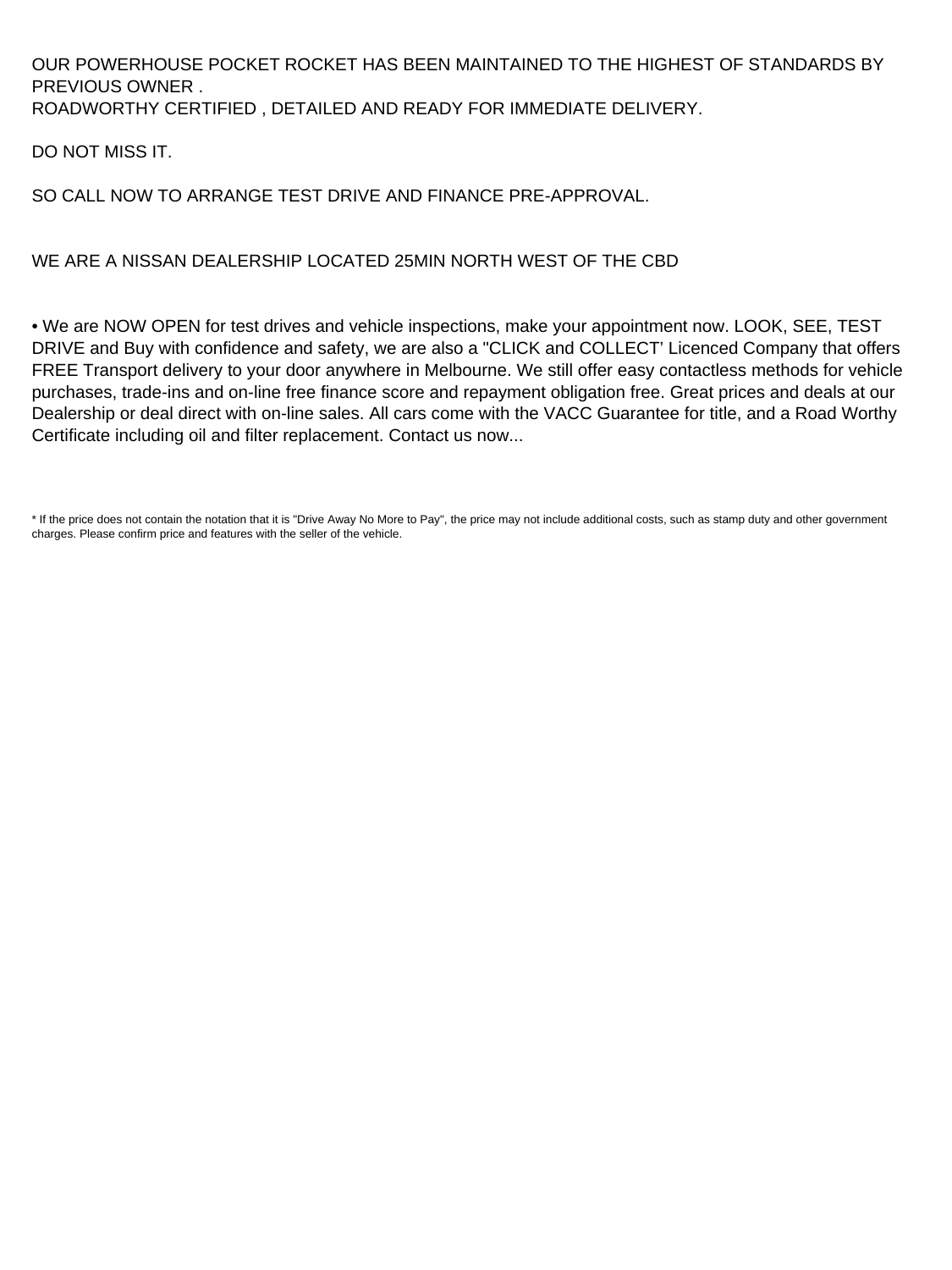# **Features and Specifications**

#### **Audio, Visual & Communication**

8 Speaker Stereo **Audio - AAC Decoder** Audio - AAC Decoder Audio - Aux Input Socket (MP3/CD/Cassette) Audio - Aux Input USB Socket Audio - MP3 Decoder **Bluetooth System** Bluetooth System CD Player Memory Card Reader Multi-function Control Screen - Colour

# **Instruments & Controls**

| Speed Limiter   | Tacho                             |
|-----------------|-----------------------------------|
| Trip Computer   | <b>Tyre Pressure Sensor</b>       |
| Clock - Digital | <b>GPS (Satellite Navigation)</b> |

#### **Interior**

| Pedals - Sports                           | Suede Look - Seats Partial               |
|-------------------------------------------|------------------------------------------|
| Trim - Cloth                              | Gloss Finish Inserts in Centre Console   |
| Gloss Finish Inserts in Centre Stack/HVAC | Gloss Finish Inserts in Dash Board       |
| Gloss Finish Inserts in Doors             | <b>Gloss Finish Instruments Surround</b> |
| Leather Gear Knob                         | Leather Steering Wheel                   |
| Metallic Finish Gear Knob                 | <b>Metallic Finish Steering Wheel</b>    |

#### **Lights & Windows**

Power Windows - Front & Rear Power Windows - Remote Control Open/Close Rain Sensor (Auto wipers) The Community Rear View Mirror - Electric Anti Glare Rear Wiper/Washer North Speed Dependant Wipers Tail Lamps - Tinted Daytime Running Lamps Fog Lamp/s - Rear Form Fog Lamps - Front LED Headlamps - Clear Lenses **Headlamps - Electric Level Adjustment** Headlamps - See me home **Headlamps** Automatic (light sensitive) Heat Insulated - Side Windows **Intermittent Wipers Intermittent Wipers** 

#### **Safety & Security**

Airbag - Driver Parking Assist - Graphical Display Airbag - Knee Driver **Aircrease and Airbag - Passenger** Airbag - Passenger Seatbelt - Adjustable Height 1st Row Seatbelt - Load Limiters 1st Row (Front) Seatbelt - Pretensioners 1st Row (Front) Seatbelts - Lap/Sash for 5 seats Airbags - Head for 1st Row Seats (Front) Airbags - Head for 2nd Row Seats Airbags - Side for 1st Row Occupants (Front) Alarm with Motion Sensor Alarm with Tow Away Protection **ABS** (Antilock Brakes) ABS (Antilock Brakes) Camera - Rear Vision Central Locking - Once Mobile

Brake Assist Brake Emergency Display - Hazard/Stoplights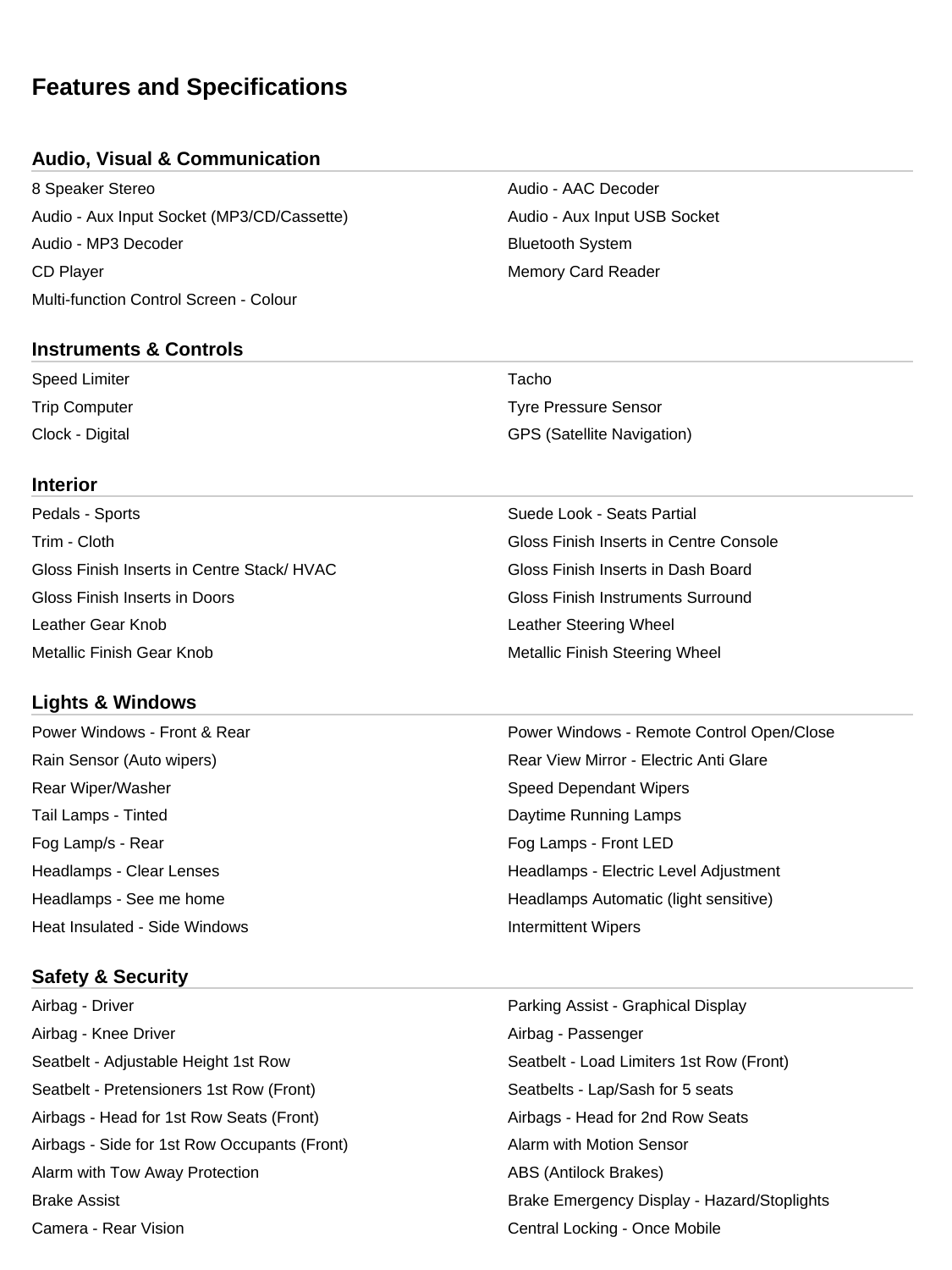Central Locking - Remote/Keyless Control - Electronic Stability Control - Park Distance Front Control - Park Distance Rear Control - Traction **Control - Traction** Detection Detection Detection Detection EBD (Electronic Brake Force Distribution) The Engine Immobiliser Hill Holder

#### **Seating**

Seat - Drivers Lumbar Adjustment Manual Seat - Height Adjustable Driver Seat - Rear Opening for Skis/boot access Seats - 2nd Row Split Fold Sports Seats - 1st Row (Front) The Sports Seats - Adjustable 1st Row (Front) Headrests - Adjustable 2nd Row x3

#### **Fuel**

Engine - Stop Start System (When at idle)

#### **Steering**

Power Steering - Electric Assist **Power Steering - Speed Sensitive** Power Steering - Speed Sensitive Power Steering - Variable Ratio (more lock faster) Steering Wheel - Sports Adjustable Steering Col. - Tilt & Reach Multi-function Steering Wheel

#### **Body**

Exhaust System - Dual

#### **Suspension**

Suspension - Lowered **Suspension - Sports** Suspension - Sports Control - Electronic Damper **Independent Front Suspension** Independent Rear Suspension

#### **Transmission & Drivetrain**

## **Wheels & Tyres**

18" Alloy Wheels **Spare Wheel - Space Saver/Temporary** Spare Wheel - Space Saver/Temporary Lock Nuts

#### **Brakes**

Disc Brakes Rear Solid

### Park Brake - Electric **Calipers - Painted Front** Calipers - Painted Rear  $\Box$  Disc Brakes Front Ventilated

Seat - Height Adjustable Passenger Seat - Passenger Lumbar Adjustment Manual

Electronic Differential Lock Gear Shift Paddles behind Steering Wheel

# **Electrical**

12V Socket(s) - Auxiliary

**Comfort & Convenience**